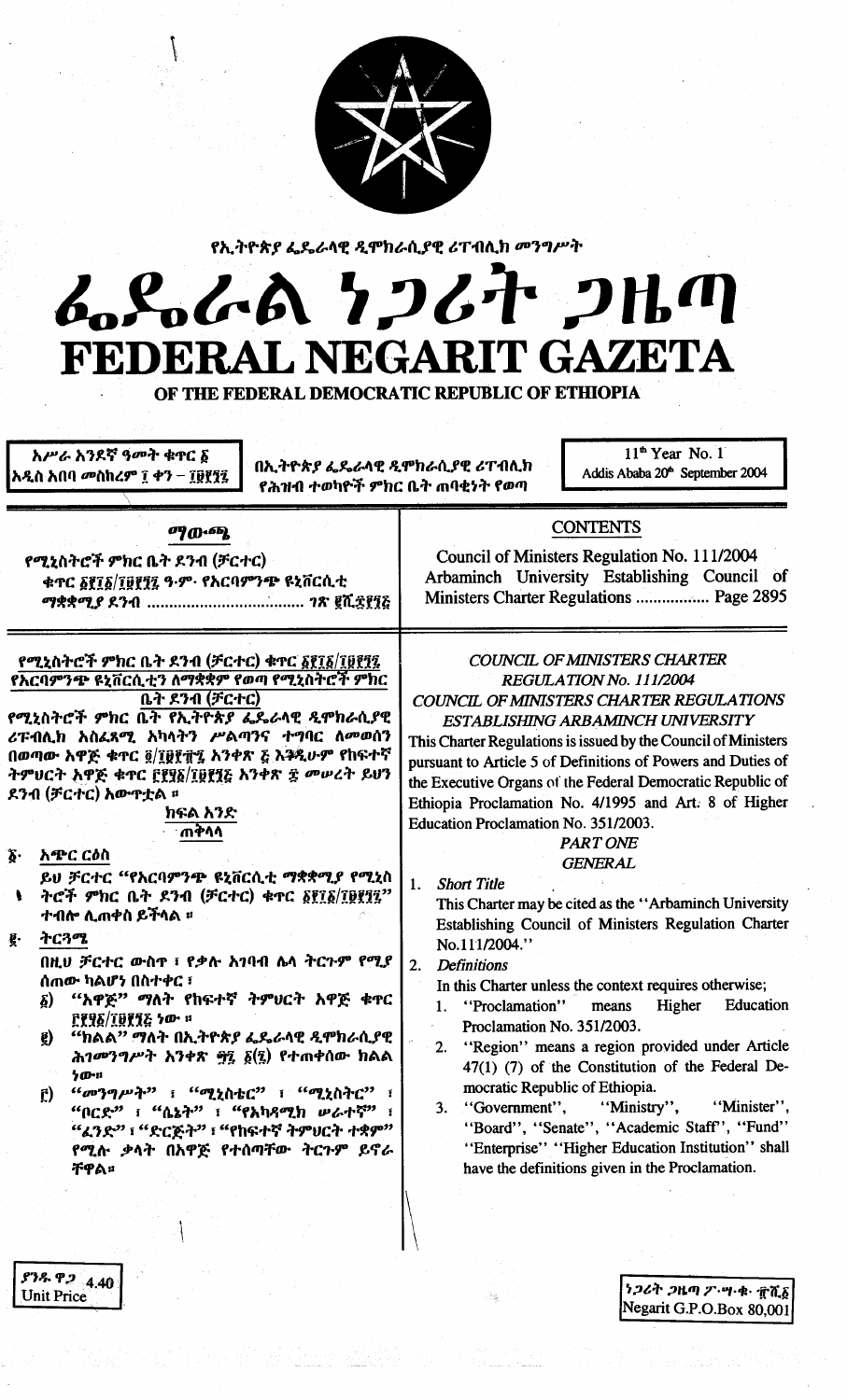#### ክፍል ሁለት የዩኒቨርሲቲው *መ*ቋቋም

#### መቋቋምና ተጠሪነት ß.

- አርባምንጭ ዩኒቨርሲቲ (ከዚህ በኋላ "ዩኒቨርሲቲ"  $\delta$ ተብሎ የሚጠራ) ራሱን የቻለና የሕግ ሰውነት ያለው ከፍተኛ የትምህርት ተቋም ሆኖ በዚህ ቻርተር ተቋቁሟል ።
- ዩኒቨርሲቲው በሥሩ የሚከተሉት ተቋማት ፣ ፋካል  $\epsilon$ ) ቲዎች እና ትምህርት ቤቶች ይኖሩታል ፣
	- ውሃ ቴክኖሎጀ ኢንስቲትዩት ፤  $\bm{v}$
	- ምሀንድስና ፋኩልቲ ፣ ለ) -
	- ሳይንስ ፋኩልቲ ፣ ሐ) -
	- $\mathbf{a}$ . የማኅበራዊ ሣይንስ ፣ ሁማኒቲስና ቢዝነስ ፋኩልቲ፣
	- **ω)** የድህረ ምረቃ ትምህርት ቤት ፣
	- ወደፊት በቦርዱና በሚኒስቴሩ የሚቋቋሙ ሴሎች Z) ፋኩል*ቲዎች ፣* ኮሌጆችና *ተቋማት፣*

ተጠሪነቱ ለትምህርት ሚኒስቴር ቮ) ዩኒቨርሲቲው ይሆናል።

#### ዓላማ  $\overline{\mathbf{0}}$ .

ዩኒቨርሲቲው የሚከተሉት ዓላማዎች ይኖሩታል ።

- ሀገሪቱን በተለያዩ ሙያዎች ሊያገለግል የሚችል  $\delta$ የስለሐነ የሰው ኃይል በብዛትና በዋራት ማፍራት ፣
- የዘር፣ የሃይማኖት፣ የፆታ፣ የፖለቲካና የመሳሰሉት g) ልዩነቶች የማይደረግበት የከፍተኛ ትምሀርት አገል *ግ*ሎት መስጠት ፣
- ችግር ፈቺ የሆነና የሀገሪቱን እምቅ ሃብት ሥራ ላይ Ê) ለማዋል የሚያስችል ትምህርታዊና ተቋማዊ ሥርዓት መዘርጋት እና ዋናትና ምርምር ማድረግ ፣
- ከሀገሪቱ እና ከክልሉ ፍላጎት እና ዕድገት ጋር የተጣጣሙ  $\tilde{g}$ ) የከፍተኛ ትምህርት እና የኅብረተሰብ አገልግሎት መስጠት ፣
- የዩኒቨርሲቲውን ተጠያቂነት የሚያረጋግጥ ሥርዓት  $\boldsymbol{E}$ መዘርጋት ፣
- በአስተዳደር ውሳኔ አሰጣዋ ላይ የሚመለከተውን ሁሉ  $\tilde{\mathbf{z}}$ ተሳትፎ ማረጋገዋ ፣ የአሳታፊነት ባሀልን መፍጠርና ማሣደግ ፣
- በሰዎች መካከል መከባበር ፣ መቻቻልና አብሮ የመኖር  $\tilde{v}$ ባህል እንዲጎለብትና እንዲሰርጽ ማድረግ ፣

#### ሥልጣንና ተግባር  $\tilde{c}$

ዩኒቨርሲቲው የሚከተሉት ሥልጣንና ተግባራት ይኖሩታል ። ፋኩልቲዎች ፣ ኮሌጆችና ሌሎች የትምህርትና የምርምር

- ô) ተቋሞች አቋቁሞ የቅድመ ምረቃና የድህረ ምረቃ ፕሮግራም ሥራ ማካሄድ ፣
- የምስክር ወረቀት፣ ዲፕሎማና ዲግሪ እንዲሁም ሴሎች  $\tilde{g}$ የተለያዩ የአካዳሚክ ሽልማቶችን መስጠት እንዲሁም ከፍተኛ አስተዋጽኦ ላደረጉ ሰዎች የአካዳሚክ ሜዳይ ሽልማትና ማዕረግ መስጠት ፣
- ለሀገር ዕድገት ቅድሚያ በሚሰዋባቸው መስኮች ላይ Č) **ኖናትና ምርምር ማድረግ** ፣
- ሴሚናሮች ፣ ዓውደ ዋናቶችና ሲምፖዚየሞችን ማዘ*ጋ*  $\vec{0}$ ጀትና ማካሄድ ፣
- በሀገር ውስኖና በውጭ ሀገር ከሚገኙ ዩኒቨርሲቲዎች ፣  $\zeta$ የምርምር ተቋሞችና ተመሳሳይ ዓላማ ካላቸው አካላት ጋር ግንኙነት መመሥረት፣
- የማማከር፣ የሥልጠናና ሴሎች አገልግሎቶች ለኅብረ  $\hat{v}$ ተሰቡ ፣ ለክልል መስተዳድሮችና ለፌዴራል መንግሥት በአግባቡ መስጠት ፣

#### PART TWO

#### ESTABLISHMENT OF THE UNIVERSITY **AND ITS OBJECTIVES**

3. Establishment and Accountability

There is hereby established the University of Ar- $1.$ baminch (herein after referred to as "the Univesity") as an autonomous higher education institution having its own legal personality.

- The University shall comprise the following ins- $2<sub>1</sub>$ titutions, faculties and schools.
	- (a) Water Technology Institute
	- **Faculty of Engineering**  $(b)$
	- $(c)$ **Faculty of Sciences**
	- Faculty of Social Sciences, Humanities and  $(d)$ business
	- **School of Graduate Studies**  $(e)$
	- Other Faculties. Colleges and Institutes to be  $(f)$ established by the board and the Ministry
- The univerisity shall be accountable to the Ministry  $\mathbf{3}$ . of Education.

#### $\overline{4}$ . **Objectives**

The University shall have the following objectives:

- provides skilled manpower in quantity and quality  $\left| \right|$ that will serve the country in different professions.
- expands higher education services that are free from  $2)$ any discrimination on grounds of race, religion, sex, politics and other similar grounds.
- lays down problem solving educational and ins- $3)$ titutional system that enables to utilize potential resources of the country and undertake study and research.
- provides higher education and community services  $4)$ that are compatible with the needs and development of the country.
- 5) lays down an institutional system that ensures the accountability of the institution.
- ensures the participation of all those concerned  $6)$ bodies in administration decision making, create and promote participation culture.
- makes efforts to develop and disseminate the culture  $7)$ of respect, tolerance and living together among people.

#### $5.$ **Power and Duties**

The University shall have the following powers and duties:

- to implement undergraduate and postgraduate  $1)$ programs establish and run colleges, faculties, schools, institutes, and other academic and research units:
- to confer academic certificates, diplomas, degrees  $2)$ and other academic awards, and to confer academic titles and medals for those who have made immense contributions:
- $3)$ to undertake relevant studies and research that contributes to the development of the country;
- to organize and conduct seminars, workshops and  $4)$ symposia;
- to establish relations with different bodies including  $5)$ local and foreign sister universities, research institutions, and other organizations having similar objectives;
- provide appropriate consultancy, special training  $6)$ and other services to the community, local governments and the Federal government at large;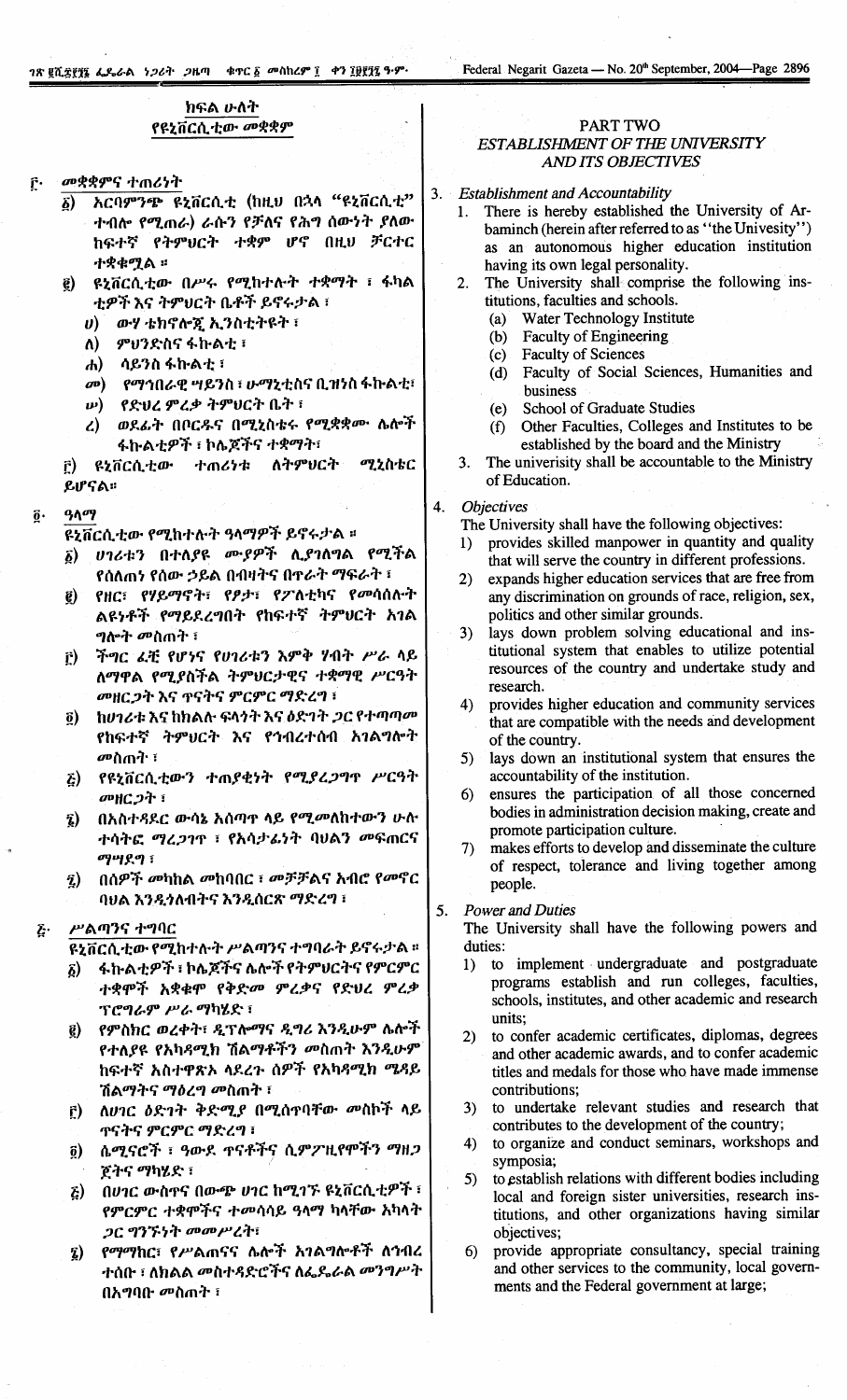#### ቁተር ፩ መስረከም ፲ ቀን ፲፱፻፶፯ ዓ·ም· 18 gሺኗfff ፌዴራል *ነጋ*ሪት ጋዜጣ

- የማንኛውንም ንብረት ባለቤት የመሆን ፣ £)
- ከሦስተኛ ወ1ን ጋር ውል መፌራረም ፣  $\hat{v}$
- በሥሙ የመክሰስና የመከሰስ ፣  $\vec{p}$
- ፲፩) ለሚሰጠው አገልግሎት ተገቢ ክፍያ የማስከፈል ፣
- ፲፪) የኀቢ ፈንድ እና የኀቢ ማመንጫ ድርጅት ማቋቋም ማስተዳደር ፣
- īf) የዩኒቨርሲቲውን ዓላማ ለማስፈጸም አስፈላጊ የሆኑ ሌሎች ተግባራትን ማከናወን ፡፡
- ነጻነትና ተጠያቂነት z.
	- በቦርዱ የውስጥ ደንቦችና በሌሎች ሀሳች የተደነገገው  $\delta$ ) እንደተጠበቀ ሆኖ ዩኒቨርሲቲው በተለይ በሚከተሉት ላይ ተጠያቂነት ላይ ይኖረዋል ፡፡
		- $(v)$ የሲቪል ሰርቪስ መርሆዎችን መሠረት በማድረግ የተቋሙ ሥራተኞች አስተዳደር ፣ ቅዋር ፣ ዕድገት ፣ እንዳና ሌሎች ጉዳዮችን መፈጸም ፣
		- (ለ) የኢትዮጵያን የፋይናንስ አስተዳደር ሀግ በመን ተራስ በፋይናንስ አስተዳደር ፣ በውስጡ ላሉ አካላት በጀት የማከፋፌልና በአግባቡ የመጠቀም ፣
		- (ሐ) የሀገሪቱን እና የዓለም አቀፍ ደረጃዎችን በጠበቀ መልኩ ሥርዓተ ትምህርት የመገምገምና የማሻሻል ፣
		- (መ) የግልጽ*ነት*ና ተጠያቂነት መርህን የተከተለ የምርምር ስትራቴጀ መንደፍና የማስፈጸም ፣
		- (ሥ) የሲቪል ሰርቪስ መርሆዎችን በመመርኮዝ የውስጥ አደረጀጀትን የመወሰን ፣
		- የትምህርት ፣ የምርምርና የኅብረተሰብ አገልግሎት  $\mathbf{z}$ ኃላፊነቱን ለመወጣት ከሀገር ውስዋና ከውጭ ሀገር ዩኒቨርሲቲዎች ጋር የትብብር ግንኙነት መፍጠር ፣
		- የገቢ ማመንጫ ድርጅትን ማቋቋምና ገቢዎቹን  $(n)$ መጠቀም ፣
	- በሀግ በሌላ ሁኔታ የተደነገገው እንደተጠበቀ ሆኖ ዩኒቨር ₫) ሲቲው ዕውነት ለመሻት ፣ ዕውቀትን ለማበልጸግ እንዲሁም ውጤቱን ለማሰራጨት የመማር ፣ ማስተማር እና ምርምር ነፃነት ይኖረዋል ፡፡
	- የዩኒቨርሲቲው ተጠያቂነት በተለይ ፣ Ĉ)
		- የሚያካሂዷቸው የትምህርትና ምርምር ፕሮግ  $(v)$ ራሞች ከሀገር ፖሊሲዎችና ስትራቴጂዎች የተገኙ መሆናቸውን ፣
		- (ለ) ለመንግሥት ፕሮግራሞች ቅድሚያ መስጠቱንና ከሀገራዊ ሁኔታዎች ጋር የተገናዘቡ መሆናቸውን ፣
		- (ሐ) አጠቃላይ አሥራሩ በግልጽነትና በአሳታፊነት ላይ የተመሠረቱ መሆኑን ፣
		- (መ) የበጀትና ሀብት አደላደሉና አጠቃቀሙ ወጪ ቆጣቢና ለሕዝብ ኃላፊነትን የሚያረ*ጋግ*ጥ መሆኑን፣
		- (ሡ) የመማር ፣ ማስተማርና የምርምር ሥራዎች ተቋማዊ ሆነው በግልጽ የሚከናወኑ መሆናቸውን ፣
		- ዩኒቨርሲቲውና የተቋሙ ማኅበረሰብ በሚያስመዘ  $\mathbf{z}$ *ግ*ቡት የ**ተራትና ተ**ገቢነት ደረጀ ውጤት የሚለኩ መሆኑን ፣
		- ማንኛውም በማስተማር ፣ በመመራመር በማስተዳ  $(0)$ ደርና በመምራት ኃላፊነት ላይ ያለ የተቋሙ ባልደረባ በተናጠልም ሆነ በ*ጋ*ራ ለተጠሪው አካልና ለኅብረተሰብ ተጠያቂነት ያለው መሆኑን ፣ በማረ*ጋገ*ጥ ላይ የተመሠረተ ይሆናል ፡፡

የመረጀ ልውውጥ  $\mathbf{\tilde{1}}$ .

ቦርዱ በሚያወጣው የመረጀ ልውውጥ ሥርዓት መመሪያ δ) -*መሠረ*ት ከግል ተቋማት ፣ ከመንግሥታዊ ተቋማት እና ከሴሎች አካላት *ጋር የመረጀ ልውውጥ ያ*ደር*ጋ*ል፡፡

- to establish and publish academic journals and  $\mathcal{D}$ newsletters:
- to own property; 8)
- to enter into contracts; 9)
- 10) to sue and be sued in tis own name;
- 11) to levy appropriately for the services it is providing; 12) to establish and administer income generation enterprise and income fund;
- 13) to cary out such other activities as are necessary for the attainment of its objectives;
- **Autonomy and Accountability** 6
	- Subject to internal regulations of the Board and  $\mathbf{1}$ provisions of other laws, the University shall particularly have administrative autonomy and accountability in the following;
		- (a) implement the administeration of personnel, employment, promotion and other matters of the university staff according to the principle of Civil Service;
		- administer finance, allocate and utilize budget  $(b)$ to its internal units on the basis of the Financial Law of Ethiopia;
		- Curriculum review and development in line  $(c)$ with national guidelines and international standards:
		- (d) Formulating research strategy and conducting same on the principles of transparency and accountabilty;
		- determining internal organization on the prin- $(e)$ ciples of the Civil Service Commission;
		- establishing relation with local and international  $(f)$ institutions for the advancement of its academic, research, community service duties;
		- establishing income generating enterprise and  $(g)$ use the earned-incomes;
	- Subject to limitations provided by other laws, the  $2)$ university shall have academic and research freedom to search for truth, cultivate and advance knowlege, and disseminate the same
	- The University shall have accountability, in par- $3)$ ticular, with respect to
		- ensuring that all educational and research  $(a)$ programs emanate from the country's strategies and policies.
		- ensuring that priorities are given to government  $(b)$ programs and are relevant to the country's situations,
		- ensuring that the allocation and utilization of  $(c)$ budget and resource are based on cost effectiveness and responsibility to the public,
		- ensuring that all teaching-learning and research  $(d)$ activities are institutionalized and transparent.
		- ensuring that the university staff are evaluated,  $(e)$ individually and severally, with results commensurate with quality and relevance standards.
		- ensuring that any member of the institutions in  $(f)$ responsibilies of teaching, research, administration and leadership is accountable to the public and the body to which it is accountable individually or collectively.

**Information Exchange** 

7.

There shall be an exchange of information between  $\mathbf{D}$ private and public institutions, as well as other bodies and the university as per the internal regulations of the Board.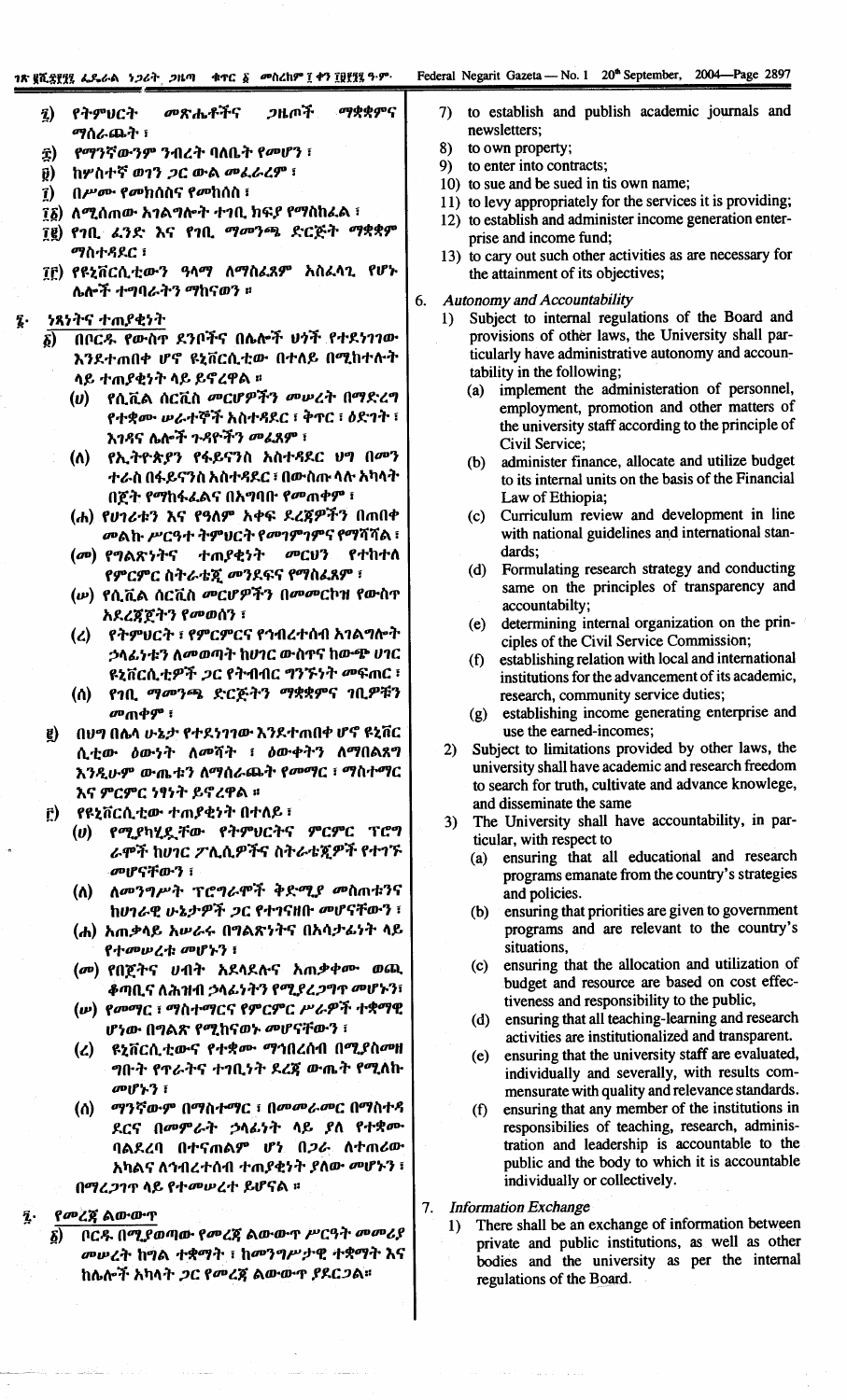- ዩኒቨርሲቲው ማንኛውም ከትምሀርት ጋር የተያያዘ C) ምርምር የሚሰራ ሥራተኛ ወይም ተማሪ ጥያቄ ሲያቀር ብለት መረጀ ይሰጣል ወይም መረጀ እንዲያነኝ  $PAC$ ጋል።
- የምርምርና ዋናት ጽሑፎች ለዩኒቨርሲቲው ተማሪዎች ፣ ĉ) ተመራማሪዎችና ሌሎች ተጠቃሚዎች በሙሉ እንዲ ደርሱ የሚደረጉ መሆን አለባቸው ።
- **ጥናትና ምርምር**  $\hat{\mathbf{T}}$ 
	- $\overline{\delta}$ የተገኘው አደረጀጀት በዩኒቨርሲቲው የውስዋ ደንብና የአስተዳደር መዋቅር የሚወሰን ሆኖ የሚከተሉት መስፈ ርቶች ይኖሩታል ።
		- የዩኒቨርሲቲው የምርምር ተግባራት በአካዳሚክና  $(v)$ ምርምር ምክትል ፕሬዚዳንት ይመራል ።
		- ዩኒቨርሲቲው አስፈላጊ ሆኖ ሲያገኘው የምርምር (ለ) ተቋማት ሊከፍት ይችላል ፡፡
		- (ሐ) ዩኒቨርሲቲው ለሚያከናውነው ምርምርና ጥናት በቂ ገንዘብ ማፈላለግ ፣ መመደብና በሥራ ላይ ማዋል ይኖርበታል ።
		- (መ) ዩኒቨርሲቲው የምርምር ሥራን የሚሰሩ ተመራማሪ ዎችና የምርምር ረዳቶች በግል ወይም በጋራ ቅጥር ሊቀተር ይችላል ፡፡
		- ( ) ዩኒቨርሲቲው የሚያካሂዳቸው ምርምሮች አግባ ብንት ካላቸው ከሌሎች ተቋማት ጋር በትብብር ሊሆን ይችላል ።
	- የዩኒቨርሲቲው የጥናትና ምርምር ርዕስ አመራረጥ ፣ e) የበጀት አጠቃቀምና የሀብት አያያዝ ፣ እንዲሁም የምርምር አፈጻጸም የግልጽነትና ተጠያቂነት መርሆ ዎችን የተከተለ ይሆናል ።

## ክፍል ሦስት

ስለ ዩኒቨርሲቲው የሥራ አስፈጻሚ አካላት

- ስለዩኒቨርሲቲው ቦርድ ij.
	- የዩኒቨርሲቲው ቦርድ በሚኒስቴሩ የሚሰየም ሰብሳቢ  $\delta$ ) ይኖረዋል ።
	- ቦርዱ የሚከተሉት አባላት ይኖሩታል ።  $\tilde{g}$ 
		- (v) የትምህርት ሚኒስቴር አባል አባል የፌደራል መንግሥት ተወካይ (አንድ)  $(\Lambda)$
		- የክልል መንግሥት ተወካዮች (አራት) አባል  $(h)$
		- አባል  $(\sigma v)$ ታዋቂ ግለሰብ
		- $(\boldsymbol{\nu})$ - ሌሎች በቦር*ዱ የሚ*ሰየሙ አባላት አባል
		- (ረ) የዩኒቨርሲቲው ፕሬዚዳንት አባል እና ጸሐፊ
	- በቦርዱ የሚሰየሙ አባላት ለልማት አስተዋጽኦ ያደረጉ r) የዩኒቨርሲቲው አ*ገ*ልግሎት ተጠቃሚዎች  $\omega$ P አለባቸው ።
	- ተግባራት ቦርዱ በአዋጁ የተሰጡት ሥልጣንና  $\tilde{g}$ ). ይኖሩታል።

#### የዩኒቨርሲቲው ሴኔት ĩ٠

ቤኔቱ ተጠሪነቱ ለፕሬዚዳንቱ ሆኖ የሚከተሉት አባላት ይኖሩታል።

| $\delta)$   | የዩኒቨርሲቲው ፕሬዚዳንት                 | ሰብሳቢ |
|-------------|---------------------------------|------|
| e)          | የዩኒቨርሲቲው ም/ፕሬዚዳንቶች              | አባላት |
| ŕ)          | አካዳሚክ ፕሮግራም ኃላፊ                 | አባል  |
| $\vec{o}$   | የፋካልቲ ፣ የኢንስቲትዩት ፣ የት/ቤቶችና      |      |
|             | ኮሌጆች ዲኖች የ                      | አባላት |
| E)          | <sub>`</sub> የሕዝብና ውጭ ማንኙነት ኃላፊ | አባል  |
| Z)          | የዩኒቨርሲቲው ሬጅስትራር                 | አባል  |
| $\tilde{v}$ | . የዩኒቨርሲቲው የቤተመጻሕፍት ኃላፊ         | አባል  |
| Î)          | የተማሪዎች ዲን                       | አባል  |
| Ø)          | የአካዳሚክ ሥራተኞች ሁለት ተወካዮች          | አባላት |
| $\vec{I}$   | ሁለት የተማሪዎች ተወካዮች                | አባላት |

- The university has the duty, up on request, to provide  $2)$ a worker, a student or any other body who undertakes research relating to education with information or assist to have access thereto.
- Research and studies documents shall be made  $3)$ available to all students, researchers and other beneficiaries of the University.
- **Studies and Research**  $\mathbf{R}$ 
	- Particulars on organization necessary to conduct a  $1)$ research work shall be provided in accordance with internal regulation of the university and is based on the following requirements;
		- The research is led by Academic and Research  $a)$ **Vice President**
		- The University may open research institute  $(b)$ when it finds necessary
		- The Univesity shall solicit and allocate suf- $(c)$ ficient fund for research and study it conduct and utilize it for the purpose intended;
		- The University may employ researchers and  $(d)$ their assistants by joint appointmentship;
		- The University may undertake cooperative  $(e)$ research with relevant organizations.
	- The University research and studies projects, their  $2<sub>1</sub>$ selection, budget utilization and resource ownership as well as implementation of the same shall be transparent and accountable.

#### PART THREE

#### THE UNIVERSITY EXECUTIVE BODIES

#### 9 The University Board

- The Board shall have a chairperson appointed by the  $\bf{1}$ Ministry.
	- The Board shall have members consisting of  $2)$ 
		- One representative of Federal Government- $(b)$
		- Four representatives of Regional Government- $(c)$
		- (d) A renowned and meritorious person
		-
		- Other members as determined by the Board $e)$
		- President of the University  $(f)$
	- ....................member and secretary 3) Members assigned by the Board shall have positive contributions to development and shall be beneficiaries of the service rendered by the University.
	- The Board shall have duties and responsibilities  $4)$ given to it in the Proclamation.

10. The University Senate The senate shall be accountable to the University President and have the following members;  $1)$ Vice-President of the University................. member  $2)$  $3)$ Deans of Faculties, Institutes, Shools & Colleges- $4)$ Public and External Relations Officer ........ member  $5)$ Registrar of the University ...... member & Secretary  $6)$ Head Librarian of the University ................ member  $7)$ 8) Two Academic Staff Representatives ........members  $9)$ 

10) Two Student Representatives......................... member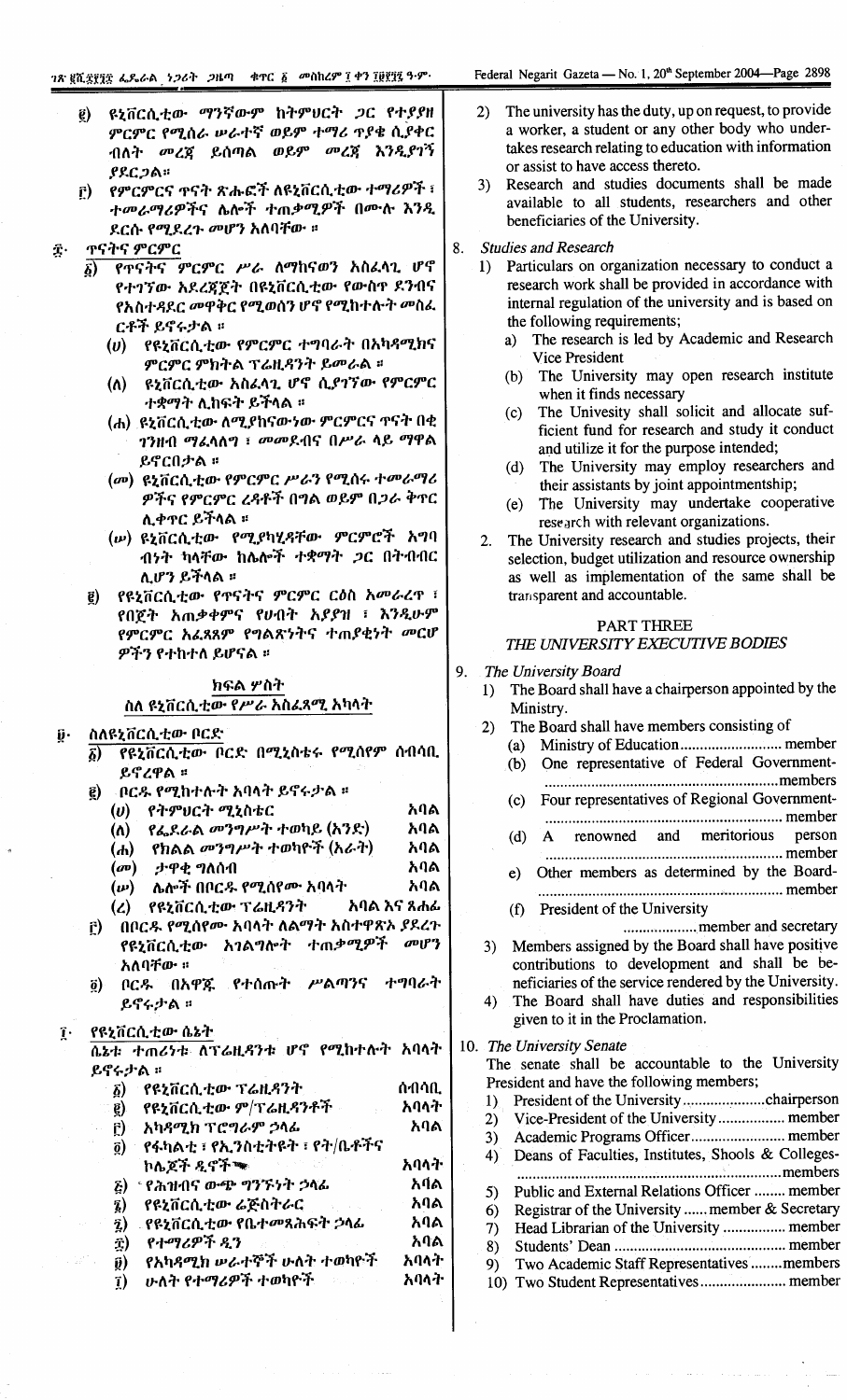## ፲፩· የሴኔቱ ሥልጣንና ተግባር

በአዋጁ የተመለከተው እንደተጠበቀ ሆኖ ሴኔቱ የሚከተሉት ሥልጣንና ተግባራት ይኖሩታል ፣

- በቦርዱ የሚወጡ አጠቃላይ መመሪያዎችን ተግባራዊ  $\delta$ ማድረግ ፣
- የተማሪዎች አቀባበልን ፣ የትምህርት ደረጀ አወሳሰንን Q) የዲሲፕሊን ጉዳዮችንና ምረቃን የሚመለከቱ መመዘኛ መስፌርቶችን ማውጣት ፣ በዚህ ላይ የሚቀርቡ ቅሬታ ዎችን መመርመር ፣
- አጠቃላይ የፌተና አሰጣኖና ደረጀዎች አቅጣሜዎችን ĉ) መወሰን ፣
- በህግና በቦርዱ የሚወጡ ፖሊሲዎችን መሠረት  $\vec{0}$ በማድረግ በተለይ በተማሪዎች አስተዳደር ፣ የዩኒቨር ሲቲው የትምሀርት ነክ ጉዳዮች ፣ የትምሀርት ኃላፊዎች የምርጫ ሥነ–ሥርዓት ፣ የአካዳሚክ ሥራተኞች ቅጥር ፣ ዕድገት ፣ ጥቅማ ጥቅም ፣ ዲሲፕሊን ፣ ደመወዝ በሚመ ለከት መመሪያ ማውጣት ፣
- የሙሉ ፕሮፌሰርነት ማዕረግ እንዲሰዋ ለቦርዱ ሀሳብ  $\zeta$ ማቅረብ ፣
- የረዳትና የተባባሪ ፕሮፌሰርነት ማዕረግን መስጠት ፣  $\tilde{z}$
- የአካዳሚክ ሥራተኞችን ቅኖር መመርመርና ማጽደቅ፣ Z)
- *የራሱን የ*ስብሰባ ሥነ-ሥርዓት መወሰን ፣  $\mathbf{\hat{r}})$
- ፕሬዚዳንቱ አስፈላጊ ሆኖ ሲያገኘው የሚጠራው ስብሰባ  $\ddot{\mathbf{y}}$
- እንደተጠበቀ ሆኖ በየሩብ ዓመቱ ቢያንስ አንድ ጊዜ መሰብሰብ ፣
- ተግባሩን ለሴሎች የዩኒቨርሲቲው አካላትና ቋሚ ወይም  $\mathbf{I}$ ጊዜያዊ ኮሚቴዎች ማስተላለፍ ፣
- ፲፩) በቦርዱ የሚሰጡትን ሌሎች ተግባሮች ማከናወን ፡፡

#### ፲፪· ስለ ዩኒቨርሲቲ ፕሬዚዳንትና ም/ፕሬዚዳንቶች

- ፩) የዩኒቨርሲቲው ዕጩ ፕሬዚዳንት ሆነው የሚቀርቡ ሰዎች የተ*መ*ሰከረለት የአካዳሚክና አስተዳደር ብ ቃት እንዲሁም መልካም ሥነ–ምግባር ሊኖራቸው ይገባል ፡፡
- ዩኒቨርሲቲው ለፕሬዚዳንቱ ተጠሪ የሆኑ ሦስት ም/ፕሬዚ E) ዳንቶች ይኖሩታል ።
- የዩኒቨርሲቲው ፕሬዚዳንትና ም/ፕሬዚዳንቶች የሥራ C) ዘመን አምስት ዓመት ይሆናል ፡፡
- $\hat{p}$ የዩኒቨርሲቲው ፕሬዚዳንት በአዋጁ የተመለከቱት ሥልጣንና ተግባራት ይኖሩታል ፡፡

#### ፲፫· የዩኒቨርሲቲው የምክትል ፕሬዚዳንቶች ሥልጣንና ተግባር

 $\tilde{b}$ 

- የዩኒቨርሲቲው የአካዳሚክና ምርምር ም/ፕሬዚዳንት ፣  $(v)$ የዩኒቨርሲቲውን ሥልጣንና ተግባር በ<u>ተመ</u>ለከተ የዩኒቨርሲቲውን ፕሬዚዳንት ያማክራል ፣ ይረዳል ፣
- በቦርዱና በሴኔቱ የተላለፉ ውሳኔዎችና መመሪ  $(0)$ ያዎች በሥራ ላይ በማዋል ለእርሱ ተጠሪ የሆኑ ከፍሎችን ይመራል ፣ ይቆጣጠራል ፣
- (ሐ) የዩኒቨርሲቲው ፕሬዚዳንት በማይኖርበት ጊዜ ተተክቶ ዩኒቨርሲቲውን ይመራል ፣ ያስተባብራል ፣
- $(\boldsymbol{\sigma v})$ የትምሀርት ማዕከላትን እንደፋኩልቲ ፣ ኮሌጅ ፣ ተቋም ፣ ትምህርት ቤት እና ተከታታይ ትምህርት ክፍሎችን ሥራ ያቅጻል ፣ ይመራል ፣ በበላይነት ይቆጣጠራል ፣
- (ሥ) የምርምር እና ጥናት እንቅስቃሴዎችን ያቅዳል ፣ ይመራል ፣ በበላይነት ይቆጣጠራል ፣
- $(2)$ የዩኒቨርሲቲውን መጽሐፍት ቤት ፣ ሬጅስትራር ጽሕፈት ቤትና ሌሎች በሥሩ ያሉትን ክፍሎች ይመራል ፣ በበላይነት ይቆጣጠራል ፣
- Federal Negarit Gazeta No. 1, <sup>20</sup> September 2004-Page 2899
- 11. Head or Representative of Gender Mainstreming
- 12) Head of Research and Publication .............. member
- 13) Other appropriate members of the University to be
- 11. Powers and Duties of the Senate

Subject to the provisions of the Proclamation, the Senate shall have the following powers and duties;

- to implement directives issued by the Board.  $\mathbf{D}$
- to set criteria for admission of students, deter- $2)$ mination of academic standards and graduation, and regulate disciplinary matters; to examine and decide on petitions relating to same;
- to determine the general standards and directions of  $3)$ conducting of examinations;
- $4)$ to issue specific directives on the basis of law and policies drawn up by the Board particularly on student administration, academic matters, procedure for selection of academic heads, employment of academic staff, promotion, fringe benefits, discipline and salary,;
- $5)$ to propose promotion of professorship to the Board
- to award academic promotion of associate and 6) assitant professorships;
- to examine and approve the employment of  $\mathcal{D}$ academic staff of the University;
- 8) to issue its own meeting procedures and internal regulations:
- subject to the condition where the president may call  $9)$ a meeting where he deems necessary, to have at least one meeting each quarter;
- 10) to delegate its duties to other University bodies and standing or ad-hoc committees;
- 11) to perform such other activities, as may be assigned to it by the Board and/or the president.

#### 12) President and Vice-Presidents of the University

- $1)$ The candidate presidents of the University shall have commendable academic and managerial ability as well as ethics:
- There shall be three vice presidents of the University  $2)$ accountable to the president;
- $3)$ The term of office of the University president and Vice-presidents shall be five year;
- $4)$ The University president shall have duties and responsibilities as provided in the Proclamation.
- 13. Vice-Presidents and their Powers and Duties
	- The University Academic and Research Vice- $\bf{D}$ President shall;
		- consult and assist the President regarding the  $(a)$ powers and duties of the University;
		- $(b)$ direct and supervise the activities of the University organs accounatble to it upon implementation of the decisions and directives issued by the Board and Senate.
		- In the absence of the president, direct and  $(c)$ coordinate the activities of the university on behalf of the president.
		- plan, lead and supervise academic activities of  $(d)$ the University in its faculties, institutes, schools and continuing education programs.
		- plan, lead and supervise research and studies  $(e)$ activities, agreements and projects of the University,
		- Lead and supervise the library, registrar and  $(f)$ other organs of the University, which are directly accountable to it.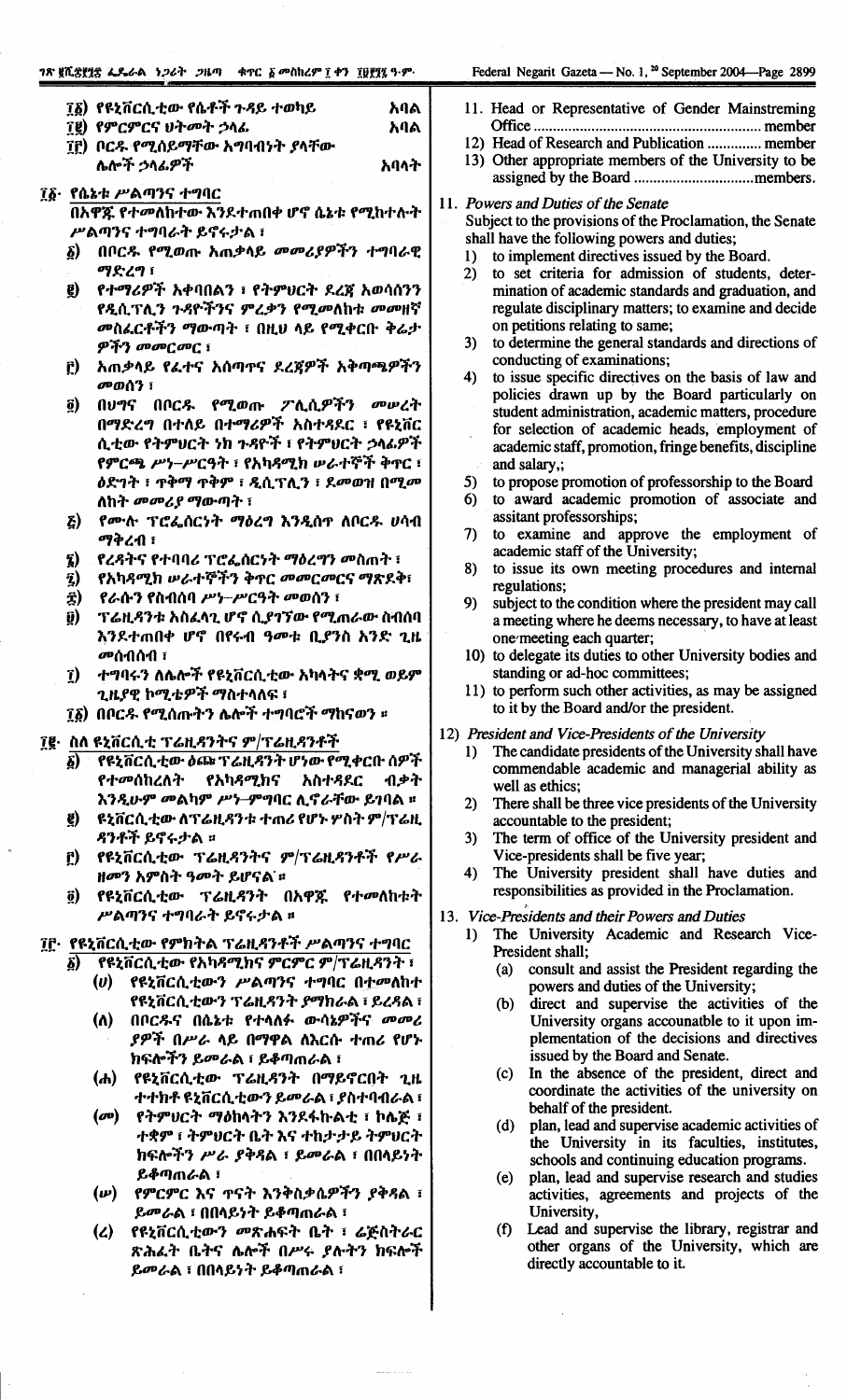- $\omega$ ብሔራዊና ዓለምአቀፍ ግንኙነቶችንና ትብብሮችን ያፈላልጋል ፣ አፈጻጸማቸውን ይከታተላል ፣
- በሥራ ያሉ ክፍሎችን የሥራ አፈጻጸም ፣ በጀት  $(5)$ ክፍፍልና አጠቃቀም እንዲሁም ሴሎች እንቅስቃሴ ዎችን በተመለከተ ሪፖርት ለፕሬዚዳንት ያቀርባል፣
- $(\Phi)$ በቦርዱ ፣ በሴኔቱና በፕሬዚዳንቱ የሚሰጡትን ሌሎች ተመሳሳይ ተግባራት ያከናውናል ፡፡
- የዩኒቨርሲቲው የአስተዳደር ም/ፕሬዚዳንት ፣  $\vec{e}$ 
	- የዩኔቨርሲቲውን ሥልጣንና ተግባር በተመለከተ  $(v)$ የዩኒቨርሲቲውን ፕሬዚዳንት ያማክራል ይረዳል ፣
	- $(\Lambda)$ ለእርሱ ተጠሪ የሆኑ የዩኒቨርሲቲው ክፍሎችን ይመራል ፣ ይቆጣጠራል ፣
	- $(h)$ የተማሪዎች አገልግሎትን ፣ የአስተዳደርና የፋይ ናንስ ሥራ ያቅዳል ፣ ይመራል ይቆጣጠራል ፣
	- በቦርድና በሴኔቱ የተሰጡ ውሳኔዎችንና መመሪያ  $(\sigma$ <sup> $)$ </sup> ዎችን ተግባራዊ ያደርጋል ፣
	- $(w)$ የተቋሙን አስተዳደርና ማኔጅመንት አቅም ለማሻሻል ከብሔራዊና ዓለም አቀፍ ተቋማት *ጋ*ር ግንኙነት ይፈዋራል ፣ ተግባራዊነቱን ይከታተላል፣
	- የሥራ አፈጻጸም ፣ የበጀት አመጻደብና አጠቃቀም  $\mathcal{L}$ እንዲሁም የሌሎች እንቅስቃሴዎችን ሪፖርት ለፕ ሬዚዳንቱ ያቀርባል ፣
	- $(0)$ በቦርዱ ፣ በሴኔቱና በፕሬዚዳንቱ የሚሰጡትን ሌሎች ተመሳሳይ ተግባራት ያከናውናል ፡፡
- የዩኒቨርሲቲው የቢዝነስና ልማት ም/ፕሬዚዳንት ፣  $\mathbf{\hat{c}})$ 
	- $(v)$ የዩኒቨርሲቲውን ሥልጣንና ተግባር በተመለከተ የዩኒቨርሲቲውን ፕሬዚዳንት ያማክራል ፡ ይረዳል ፡
	- ለእርሱ ተጠሪ የሆኑ የዩኒቨርሲቲውን ክፍሎች  $(\Lambda)$ ይመራል ፣ ይቆጣጠራል ፣
	- በቦርድና በሴኔቱ የተላለፉ ውሳኔዎችና መመሪ  $(h)$ ያዎች በሥራ ላይ መዋላቸውን ይከታተላል ፣
	- $(\boldsymbol{\omega})$ የኀቢ ማመንጫ ድርጅቶችንና የዩኒቨርሲቲውን የቢዝነስ ክፍሎች በተመለከተ ያቅዳል ፣ ይመራል፣ ይቆጣጠራል ፣ የሥራ ባህልን ያጎለብታል ፣
	- $(\boldsymbol{w})$ በዩኒቨርሲቲው አዳዲስ የቢዝነስ ሀሳቦችንና ልማትን ያቅዳል ፣ ይመራል ፣ ይቆጣጠራል ፣
	- $\mathcal{L}$ የዩኒቨርሲቲውን አ**ዳዲስ የልማትና የማስፋ**ፋት የካፒታል ኢንቨስትመንቶችን ያቅዳል ፣ ያስተዳ ድራል ፣
	- ከሌሎች ድርጅቶች ጋር የተገናኙና እርሱን የሚመ  $\omega$ ለከቱ ስምምነቶችና ፕሮጀክቶችን አፈጻጸም ይመራል ፣ ይጠቆጣጠራል ፣
	- ብሔራዊና ዓለም አቀፍ ግንኙነቶችንና ትብብ (ሽ) ሮችን ያፈላል ጋል ፣ አፈጻጸማቸውን ይከታተላል ፣
	- $(\boldsymbol{\varphi})$ በሥሩ የሚገኙትን አካላት የሥራ አፌጸጸሙን ፣ የበጀት ድልድልና አጠቃቀምን በተመለከተ ሪፖርት ያቀርባል ፣
	- $(n)$ የቢዝንስና የስትራቴጇክ ዕቅድ በማዘጋጀት ያቀርባል ፣
	- ሌሎች ከቦርድ ፣ ከሴኔቱና ከፕሬዚዳንቱ የሚሰ  $\mathcal{L}$ ጡትን ተግባራት ያከናውናል ፡፡

፲፬· የአካዳሚክ ኮሚሽን

- <u>δ)</u> እ*ያንጻንዱ* ፋኩልቲ ኮሌጅ ኢንስቲትዩት እና ትምህርት ቤት ለዲኑ ተጠሪ የሆነ የራሱ አካዳሚክ ኮሚሽን ይኖረዋል ።
- የአካዳሚክ ኮሚሽኑ የሚከተሉት አባላት ይኖሩታል ፣ ê)  $\boldsymbol{(\boldsymbol{\mathit{v}})}$ የፋኩልቲ ፣ ኮሌጅ ፣ ኢንስቲተዩተ ወይም ትምህርት ቤት ዲን ሰብሳቢ

- Federal Negarit Gazeta No. 1, <sup>20</sup> September 2004-Page 2900
	- solicit national and international links and part- $\mathbf{q}$ nerships; and follow their implementation.
	- (h) report on activity performance budget allocation and utilization and other activities of the units under it to the President.
	- (i) Carry out such other activities which may be specifically entrusted to it by the Board, the Senate or the President.
- The University Administration Vice-President shall  $2)$ 
	- (a) consult and assist the President regarding the powers and duties of the University;
	- direct and supervise the activities of the  $(b)$ University organs accountable to it
	- direct and supervise the University students  $(c)$ services, financial, administrative and support services.
	- $(d)$ implement the decisions and directives issued by the Board, or Senate,
	- solicit and administer national and inter- $(e)$ national partnerships to improve the administrative and management capacity of the institution.
	- report on activity performance, budget  $(f)$ allocation and utilization and other activities of the units under it to the President.
	- undertake other duties given to it by the Board,  $(g)$ the Senate or the President.
- $3)$ The University Development and Business Vice President.
	- consult and assist the President regarding the  $(a)$ powers and duties of the University;
	- direct and supervise the activities of the  $(b)$ University organs accountable to it
	- $(c)$ implement the decisions and directives issued by the Board, or Senate,
	- plan, direct and supervise entrepreneurial en- $(d)$ terprises, and business units of the University, and create an entrepreneurial culture,
	- plan, programme, direct and supervise new  $(e)$ ventures and development in the University, and outsourcing of facilities and services,
	- $(f)$ plan, programme, and manage capital investments of the University that are related to new developments and expansions,
	- direct, lead and supervise the implementation  $(g)$ of agreements and projects related to its domain with other organizations,
	- $(h)$ Actively solicit national and international links & partnerships, and execute the same;
	- report on activity performance budget  $(i)$ allocation and utilization and other activities of the units under its.
	- prepare and submit business and strategic  $(i)$ plans,
	- undertake other duties given to it by the Board,  $(k)$ the Senate or the President.
- 14. Academic Commission
	- Each faculty, college, institute or school shall have  $1)$ an Academic Commission accountable to the Dean.
	- $2)$ The academic commission shall have the following members.
		- Deans of the faculty, college, school or ins- $(a)$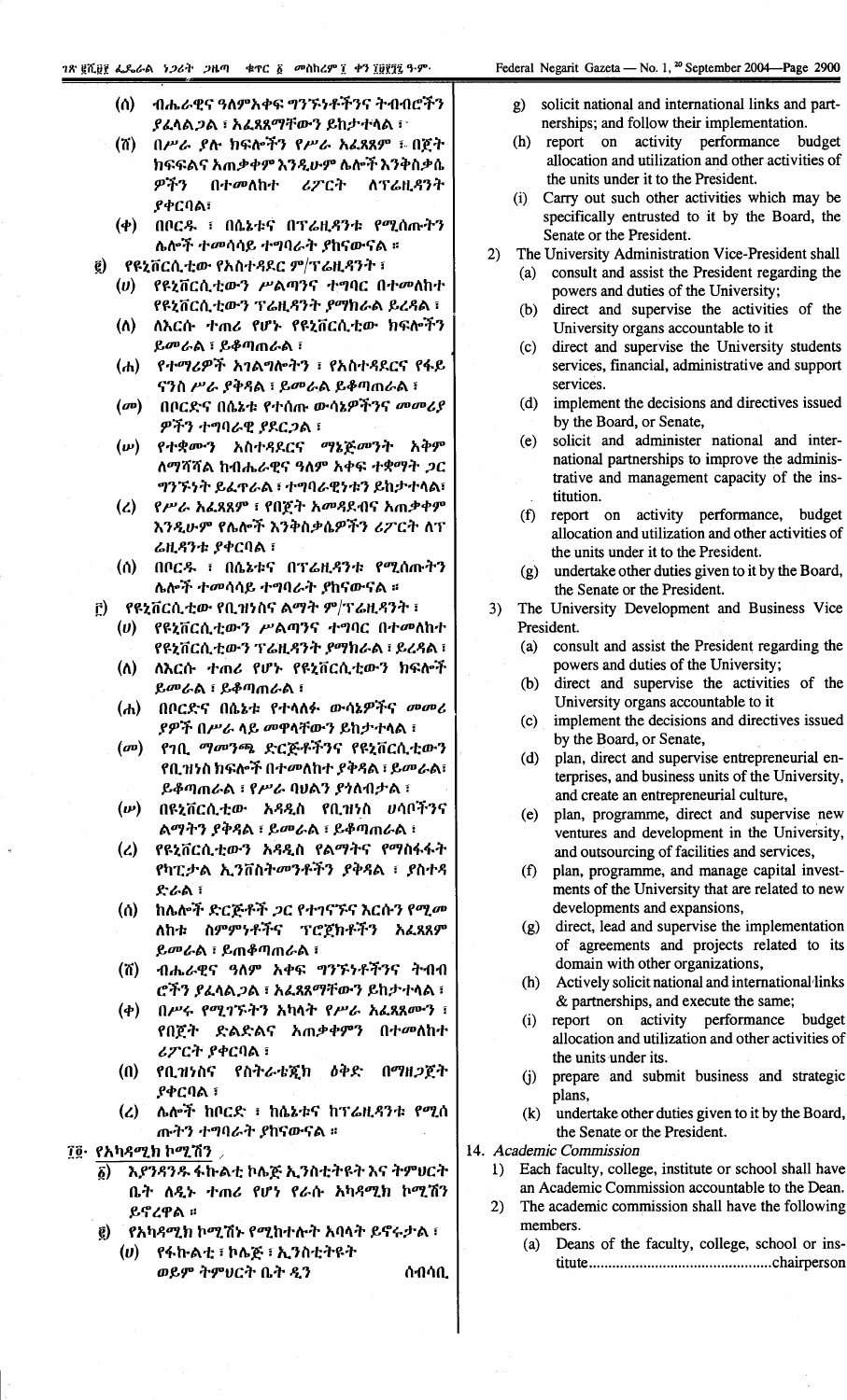| $(\Lambda)$                 | የፋኩልቲ ፣ ኮሌጅ ፣ ት/ቤት ወይም |      |
|-----------------------------|------------------------|------|
|                             | ኢንስቲትዩት ምክትል ዲኖች ካሉ    | አባላት |
| (h)                         | የትምሀርት ክፍሎች ኃላፊዎች      | አባላት |
| $(\mathbf{a}^{\mathrm{D}})$ | አንድ የተማሪዎች ተወካይ        | ୍አባል |
| (w)                         | በአካዳሚክ ሥራተኞች ጠቅላላ ጉባዔ  |      |
|                             | የተመረጠ አንድ የመምሀራን ተወካይ  | አባል  |
| $\mathbf{z}$                | የፋኩልቲው የተከታታይ ትምሀርት    |      |
|                             | አስተባባሪ                 | አባል  |
|                             |                        |      |

- $(0)$ \_በኮሚሽኑ የ*ሚመ*ደቡ አግባብነት ያላቸው ኃላፊዎች አባላት
- የዩኒቨርሲቲው ሴኔት የሚያወጣው መመሪያ እንደተ F) ጠበቀ ሆኖ የአካዳሚክ ኮሚሽኑ የሚከተሉት ሥልጣንና ተግባራት ይኖሩታል ፣
	- (ሀ) የፋካልቲውን ፣ የኮሌጁን፣ የተቋሙን ወይም የትም ህርት ቤቱን ዕቅድ ያዘጋጀል ፣ በጀት በማዘጋጀት ይደለድላል ፣ ቀልጣፋ አፈጻጸሙን ይከታተላል ፣
	- የሥልጠናና የትምህርት መርሀግብሮችን ሥርዓተ  $(\Lambda)$ ትምህርቶች አዘጋጅቶ በሚመለከተው አካል ያስጸ ድቃል ፣
	- $(h)$ በሴኔቱ መመሪያ መሠረት የተማሪዎችን ትምህ ርትና ሥነ-ምግባር የተመለከቱ ዝርዝር መስፌር ቶችን ይወስናል ፣
	- (መ) ከትምህርት ጋር የተያያዙ ሽልማቶችንና የክብር ዲግሪ እንዲሰጥ ለሴኔቱ ሀሳብ ያቀርባል ፣
	- የሌክቸሪር ፣ ረዳት ሌክቸሪር ፣ ረዳት ምሩቅና  $(\boldsymbol{\nu})$ ቴክኔክ ረዳቶችን ዕድገት በሴኔቱ የውስጥ መተዳ ደሪያ ደንብ መሠረት መርምሮ ይወስናል ፣
	- የተባባሪና ረዳት ፕሮፌሰርነት ማዕረግ እንዲሰጥ  $\mathcal{L}$ ለሴኔቱ አቅርቦ ያፀድቃል ፣
	- $\omega$ የአካዳሚክ ሥራተኞች ቅጥርን ይመረምራል ፣ የነፃ ትምሀርት ዕድልና የምርምርና ሰባቲካል እረፍ ቶችን ያጸድቃል ፣
	- $(n)$ የራሱን የስብሰባ ሥነ ሥርዓትና የውስጥ ደንብ ይወስናል ፣
	- ከሴኔቱ እና ከፕሬዚዳንቱ የሚሰጡትን ሌሎች  $(\phi)$ ተመሳሳይ ተግባራትን ያከናውናል ፡፡

#### ፲፭· የትምሀርተ ክፍል ጉባዔ

- እያንዳንዱ የትምሀርት ክፍል የራሱ ጉባዔ ይኖረዋል ፡፡  $\delta$
- የትምሀርት ክፍል ጉባዔ በትምሀርት ክፍሉ ኃላፊ Q) የሚመራም ሆነ ሁሉንም የሙሉ ጊዜ መምህራንን ያካትታል ።
- የትምሀርት ክፍል ጉባዔ የሚከተሉት ሥልጣንና ĉ) ተግባሮች ይኖሩታል ፣
	- ተፈላጊ በሆኑና ሰርቲፊኬት ወይም ዲግሪ  $(v)$ የሚያሰጡ መርሃግብሮችን ለአካዳሚክ ኮሚሽኑ ያቀርባል ፣ ሲፌቀድ *ያ*ስፌጽማል ፣
	- (ለ) የትምሀርት ክፍሉን ዓመታዊ ዕቅድ በጀትና ሪፖርት ያዘጋጀል ፣ ይመዘግባል ፣
	- የትምሀርት ክፍሉን የሰው ኃይልና ፋይናንስ ይከታ (ሐ) ተሳል ፣
	- የመምህራንና የተማሪዎችን ግምገማና ክትትል  $(\boldsymbol{\sigma v})$ ያከናውናል ፣ የሚቀርቡ ቅሬታዎችን ይመረ ምራል፣
	- $(\boldsymbol{w})^-$ <u>ፈተናዎችንና የአካዳሚክ ግምገማ ሥርዓትን ደረጀ</u> ያወጣል ፣ ይከታተላል ፣
	- የማስተማሪያ ጽሑፎችን አመራረዋና ዝግጅት  $(2)$ ይወስናል ፣ የመምሀራንን የሥራ ጫና ይወስናል ፣
	- (ሰ) በሥርዓተ ትምህርትና በመማር ማስተማር ሥርዓት ማሻሻያዎችና ፌጠራዎች እንዲንለብቱ ሁኔታዎችን ያመቻቻል ፣
- Vice-deans of the faculty, college, school or  $(b)$
- $(c)$ Head of each departments ................... member
- One Students' representative............... member  $(d)$
- One representative of the academic staff  $(e)$
- (f) Faculty Continuing Education Coordi-
- Appropriate members to be assigned by the  $(g)$
- Subject to directives of the senate, the academic 3) commission shall have the following powers and duties:
	- Plan activities, prepare and allocate budget  $(a)$ within the faculty, college, institute or school and follow the implementation of the same;
	- submit for approval, by the senate, curricula of (b) training and educational programms of the institution.
	- $(c)$ set criteria for students, related to education and disciplinary matters, with due consideration to directives of teh Senate;
	- (d) recommend to the Senate honorary degree awards and education related prizes;
	- $(e)$ examine and determine the award of the academic promotions lecturers, assistant lecturers, graduate assistants and technical assistants, as per the internal regulations of the Board:
	- $(f)$ recommend to the Senate the award of the academic promotions of assistant and associate professorship;
	- examine the employment of the academic  $(g)$ staff; and decide on cases of scholarship, research and sabbatical leaves;
	- (h) issue its own meeting procedures and internal regulations:
	- perform such other activities as may be assig- $(i)$ ned to it by the President and the Senate.
- 15. Department Assembly
	- Each Department in the University shall have  $1$ ) Department Assembly.
	- Every Department Assembly shill be composed of all  $2)$ fulltime academic staff members of the department and shall be chaired by the Head of the Department.
	- A Department Assembly shall have the following  $3)$ powers and duties,
		- to submit recommendations to the Academic  $(a)$ Commission on the programmes of studies necessary for obtaining certificates diplomas or degrees offered by the department courses; and excute same;
		- prepare the annual plan, budget and reports of  $(b)$ the department;
		- financial and (c) monitor the personnel management of the department;
		- (d) conduct teachers and students' appraisal and evaluation; examine complaints thereof,
		- standardize and supervise examinations and  $(e)$ academic evaluations systems;
		- determine teaching material selection and  $(f)$ preparation to courses, and approve distribution of teaching load to staff members;
		- support and facilitate quality improvement and  $(g)$ innovation in curriculum and learning-teaching systems.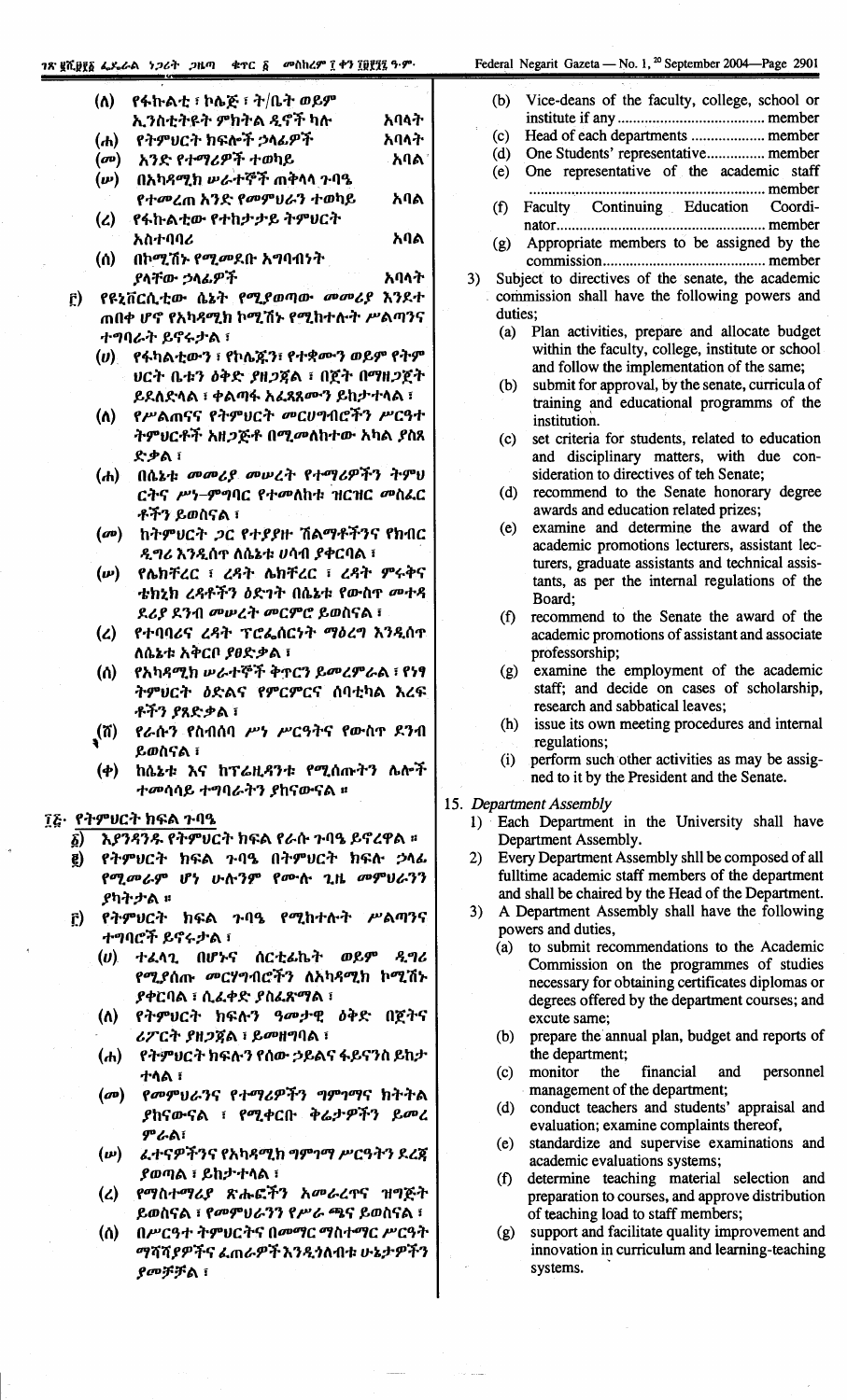- የተማሪዎችን ውጤት ያጸድቃል ፣ (ሽ) ፡
- ሌሎች በፋካልቲውና በዩኒቨርሲቲው ፕሬዚዳንት (ቀ) የሚሰጡ ተግባራትን ያከናውናል ፡፡

## ፲፮· ስለዩኒቨርሲቲው ልዩ ልዩ ክፍሎች የውስዋ ሥልጣን

- በዚህ ቻርተር አንቀጽ ፫ ንዑስ አንቀጽ ፪ ሥር የተዘረ δÌ. ዘሩት እና ሌሎች የዩኒቨርሲቲው አካላት አደረጃጀት በርዱ ባጸደቀው መዋቅር መሥረት ይወሰናል ፡፡
- እያንዳንዱ ፋኩልቲ ፣ ተቋም ፣ ትምህርት ቤት ወይም/እና U) ኮሌጅ የበጀት ማዕከል ደረጃ ሊኖረው ይችላል ፣
- እያንዳንዱ የበጀት ማዕከል የራሱን ዕቅድና በጀት  $\mathbf{r})$ *ግ*ዘ*ጋ*ጀት ፣ የበጀት እና ሀብት አጠቃቀምን መወሰንና ሪፖርት ማዘጋጀት ይኖርበታል ።

## ፲፯· የማኔጅመንት አመራር አሰያየም

በዩኒቨርሲቲው አካላት ውስዋ ያሉ አካላትን ለመምራት የሚታጭ ሰው በተለይ የሚከተሉትን ማሟላት አለበት ።

- (ሀ) የማኔጅመንት የአስተዳደርና የአመራር ብቃት ያለው ፣ በዩኒቨርሲቲው የአካዳሚክ ፣ የምርምርና የኅብረተሰብ  $(0)$
- አገልግሎት ውስዋ ብቁ ተሳትፎ ያለው ፣
- ሥራዎቹ ውጤት ያሳዩና መልካም ሥነ–ምግባር ያለው፣  $(d_0)$
- (መ) ዲሞክራሲያዊ እሴቶችን የመተግበርና የማስረጽ ዝግጁ *ነትና ቁርጠኝነት ያለው* ፣

ክፍል አራት

#### ስለ ዩኒቨርሲቲው ሥራተኞችና ተማሪዎች

#### ፲፰· የዩኒቨርሲቲው ሥራተኞች

- **ሥራተኞች**  $\tilde{g}$ )  $R\tilde{\chi}$   $\tilde{n}$   $C$   $\tilde{n}$   $\tilde{r}$   $\tilde{w}$ በአዋጁ የተ**መለከ**ቱት ይኖሩታል።
- ዩኒቨርሲቲው ከሌላ መንግሥታዊ ወይም የግል ተቋም  $\mathbf{g}$ ሥራተኛን በ*ጋራ* ቅኖር መቅጠር ይችላል ፡፡
- የ*ጋ*ራ ቅጥሩ በሁለቱ ተቋማት መካከል በሚደረግ  $\mathbf{r}$ ውለታና በግለሰቡ ስምምነት መሠረት ተግባራዊ ይሆናል
- በጋራ የተቀጠረው ባለሙያ እንደቋሚ መምህር የሚታይ  $\ddot{\mathbf{0}}$ ሆኖ በሕጉ የተመለከቱት ግዴታና መብቶች ይኖሩታል ፡፡
- የዩኒቨርሲቲው ሥራተኞች መብትና ግዴታ በአዋጁ  $\vec{c}$ የተመለከተው ይሆናል ፡፡

## ፲፱· ስለተማሪዎች መቀበ*ያ መ*መዘኛ

- በሌሎች ህንች ስለመቀበያ መመዘኛ የተደነገገው እንደ δ) ተጠበቀ ሆኖ ዩኒቨርሲቲው ፣
	- ተገቢውን መመዘኛ ላሟሉ ኢትዮጵያውያን ω) ያለምንም ልዩነት ክፍት ይሆናል ፣
	- $\mathbf{\omega}$ የኢትዮጵያ የሁለተኛ ደረጀ የመዘጋጀ ትምህርት ወይም ሚኒስቴሩ በሰጠው ግምት አቻ ደረጀ ያለው የውጭ ሀገር ሁለተኛ ደረጀን ያጠናቀቀ እና በዩኒቨር ሲቲው የተሰጠውን የመግቢያ መመዘኛ ያሟላ ተማሪን ለቅድመ ምሪቃ መርሀ ግብር ትምህርት ይቀበላል ፣
	- የዲፕሎማ (፲፪+፪ እና ፲+፫) ደረጃ ያላቸው ተማሪ  $(h)$ *ዎችን* በአድቫንስድ ተማሪነት በቅድ*መ* ምረቃ ይቀበላል ፣
	- የከፍተኛ ትምህርት የቅድመ ምሪቃ ትምህርት  $(\boldsymbol{\sigma v})$ ያጠናቀቀና በዩኒቨርሲቲው የተወሰኑ *መመ*ዘኛ ዎችን ያሟላ ተማሪን ለድህረ ምረቃ መርሃ ግብር ትምህርት ይቀበላል ፣
	- ለሴቶች ፣ ለታዳጊ ክልል ብሔረሰብ እንዲሁም  $(\boldsymbol{w})^-$ ለ*ጎ*ልማሣ ወይም ልምድ ላላቸው ተማሪዎች የተለየ አቀባበል ሥርዓት ሲወሰን ይችላል ፡፡
- ዩኒቨርሲቲው የሚቀበለው ተማሪ በወጪ መጋራት g) መርህ መሠረት ያለበትን ግዴታ የሚያሟላ መሆን አለበት ፡፡
- approve students' grade.  $(h)$
- undertake such other similar duties assigned by  $(i)$ the faculty and the University

#### 16. Internal Autonomy of Organs of the University

- the establishment and function of the various main.  $\bf{D}$ organs of the University described in Article 3 Sub-Article 2 of this Charter shall be determined by organizational structure to be approved by the Board.
- each faculty, institute, school and/or college may  $2)$ have a cost center status.
- each cost center shall prepare its own action plan,  $3)$ budget, determine the useage of budget and resources and prepare report;
- 17. Management and Leaderships Appointment
	- The candidate for different positions available in different organs of the University shall meet the following criteria;
	- managerial administration and leadership com- $(a)$ petence:
	- demonstrated ability to effectively participate in all  $(h)$ the academic, research and community services of the University;
	- demonstrated results and good conduct;  $(c)$
	- preparedness and commitment for ability to practice  $(d)$ and inculcate democratic values.

#### **PART FOUR**

#### STAFF AND STUDENTS OF THE UNIVERSITY

#### 18. The University Staff

- The University shall have staff as provided in the  $1)$ Proclamation;
- The University may employ a staff of another  $2)$ institution, government or private entities in form of a joint appointment-ship.
- The joint appointment-ship is effected upon<br>agreement between the respective employing or- $3)$ ganization, as well as the consent of the individual:
- $4)$ The joint-appointee shall be considered as a full time academic staff enjoying all the rights and duties provided in the laws.
- Duties and responsibilities of University staff shall  $5)$ be as provided in the Proclamation.
- 19. Admission of Students
	- Without prejudice to the provisions of this Charter 1. and other relevant laws regarding the requirments of admission of students, the University shall:
		- be open to all qualified citizens of Ethiopia and  $(a)$ without any discrimination.
		- admit, for undergraduate studies, students who  $(b)$ have completed Ethiopian preparatory level school education of foreign high school education that has equivalent level as determined by the Ministry, and those who satisfy entrance qualifications assessment of the University;
		- admit students with diploma  $(12+2$  and  $10+3)$  $(c)$ as advanced students in its undergraduate programs.
		- $(d)$ admit, for post graduage studies, students who have completed their undergraduate studies and satisfy entrance qualifications set by the University:
		- determine special admission procedures, for  $(e)$ female students, students from developing regions, adults and experienced students.
	- All students shall fulfil the requirements as provided  $(2)$ in the principles of cost sharing.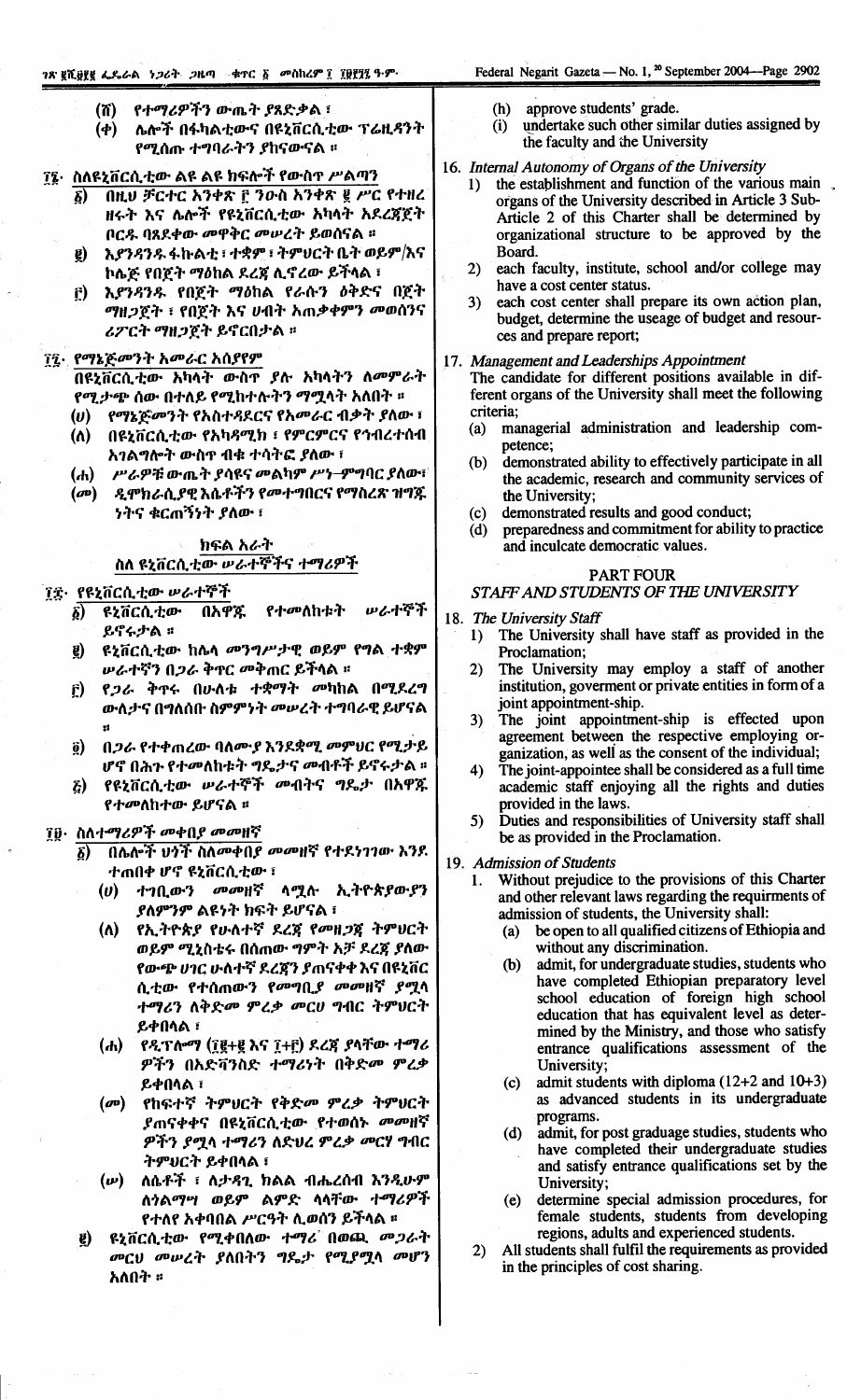- ዩኒቨርሲቲው የተማሪውን ችሎታ እና የዕውቀት ደረጃ F) እንዲሁም ከህሎት ለመገምገም የሚያስችል መመዘኛ ያዘ*ጋ*ጀል ፡፡
- በዚህ አንቀጽ ንውስ አንቀጽ ፫ መሠረት የሚሰጥ መመዘኛ  $\vec{\mathbf{o}}$ ለተማሪው በተሰጠው ትምህርት ወይም ሥልጠና ይዘት ላይ የተመሠረተ ተከታታይ ምዘና መሆን አለበት ፣
- መመዘኛው የሚሰጥበት መንገድ በቃል ፣ በጽሑፍ ፣  $\boldsymbol{E}$ በተግባርና ሌሎች ሴኔቱ በሚወስንባቸው መንገዶች ሊሆን ይችላል ።
- የምዘና ውጤቶች እና የፈተና ወረቀቶችን ለተማሪው  $\bar{z}$ *መመ*ለስ ወይም በግልጽ ማሳወቅ አለበት ፡፡

#### ክፍል አምስት ስለድርጅትና ፌንድ

#### ስለ ድርጅቱ መቋቋምና አካላቱ ኛ.

ዳንት የሆነ የሚከተሉት አካላት ያሉት የዩኒቨርሲቲው ድርጅት ተቋቁሟል ።

- $(v)$  የምክር አገልግሎት
- (ለ) የምርት አገልግሎት
- (ሐ) የፕሮጀክት አገልግሎት
- (መ) የኢንፎርሜሽን ቴክኖሎጂ አገልግሎት
- (ሥ) ወደፌት የሚቋቋሙ ሴሎች አገልግሎቶች

## <u>ኛ፩· የ1ቢ ምንጭ</u>

- በአዋጁ የተደነገገው እንደተጠበቀ ሆኖ ፣
- ፩) ይህ ቻርተር ሥራ ላይ ከመዋሉ በፊት ከዩኒቨርሲቲው የኀቢ ምንጭ አካላት የተገኙ ኀቢዎች የድርጅቱ የኀቢ ምንጭ ይሆናሉ ፡፡
- ቻርተሩ ሥራ ላይ ከመዋሉ በፊት የነበሩ የዩኒቨርሲቲው  $\mathbf{g}$ ) የገቢ ማመንጫ አካላት በድርጅቱ ሥር ይሆናሉ ።

## <u>ኛ</u>፪· የድርጅቱ ሥልጣንና ተግባራት

ፌቃድ ማግኘትን የመሳሰሉ በሕግ የተደነገጉ ሁኔታዎች እንደተጠበቁ ሆነው ድርጅቱ የሚከተሉት ሥልጣንና ተግባራት ይኖሩታል ፡፡

- *የማማ*ከር አ*ገ*ልግሎት መስጠት ፣ δ).
- ለረጅም ወይም ለአጭር ጊዜ ምርቶችን ፣ መጓጓዣና g) የማንባታ መሣሪያዎችን ማከራየት ፣
- የማንባታ መሣሪያዎች ማምረትና መሽጥ ወይም  $\mathbf{r})$ ማከራየት ፣
- የላቁ የኤሌክትሮኒክስ መሣሪያዎችን በቴክኖሎጂ  $\tilde{g}$ ማምረት ፣
- የቤተ ሙከራ አ*ገ*ልግሎት መስጠት ፣  $\mathbf{z}$
- የጥናት ሞዴሎችንና ሙከራዎችን ማከናወን ፣  $\tilde{z}$ )
- በውሃ ሀብት አስተዳደር መሰል አገልግሎቶችን መርዳት፣  $\tilde{u}$
- የማብርና ውጤቶችን ማቅረብ ፣  $\hat{z}$
- የእንጨትና የብረት ውጤቶችን ማምረትና ማቅረብ ፣ Ð)
- ፲) የግንባታ ሥራዎችን መቆጣጠር ፣
- ፲፩) ዋናቶችን ፣ ንድፍ ሥራዎችን እና የፕሮጀክት ሰነዶችን *ማዘጋጀትና አስተያየት መስ*ጠት ፣
- ፲፪) የኢንተርኔት ካፌና የኮምፒውተር አገልግሎት መስጠት፣
- īf) የመጽሐፍትና የህትመት ሙያዊ አገልግሎት መስጠት ፣
- ፲፬) የንብረቶች ባለቤት መሆን ፡፡

#### <u>ጽሮ· የድርጅቱ አስተዳደር</u>

የድርጅቱ አጠቃላይ አስተዳደር ድርጅቱን ፣ አካላቱን የሚመሩ ሰዎች የሚመረጡበት እና የሚተዳደሩበት የድርጅቱ መዋቅር ፣ የካፒታሉና ሌሎች አግባብነት ያላቸው ጉዳዮች በቦርዱ ይወሰናሉ ፡፡

- The University shall design an assessment  $3)$ mechanism that enables it to evaluate the ability and level of knowledge as well as skills of its students.
- 4) The methods of assessment designed in accordance with Sub-Article (1) of this Article shall be based on the content of course or training offered to the student and based on continuous assessment.
- 5) The method of assessment may be oral, written, practical or any other form to be decided by the Senate:
- The University shall return and notify transparently  $6$ the results and examination papers to students.

#### **PART FIVE INCOME GENERATION AND FUND**

#### 20. Establishment of Enterprise and Its Units

An enterprise, accountable to the University development and Business Vice-President, having the following units is hereby established;

- The consultancy service;  $(a)$
- The production service;  $(b)$
- The project service  $(c)$
- The information technology service,  $(d)$
- Other services to be established by the University;  $(e)$

## 21. Source of Income

Without prejudice to the income sources of the enterprise provided by the Proclmation;

- Income generated from income generating units of  $1)$ the University before the coming into effect of this Charter, shall be income of the enterprise.
- Income generating units of the University es- $2)$ tablished before the coming into force of this Charter shall be under the enterprise.

#### 22. Powers and Duties of the Enterprise

In addition to requirements such as acquiring licenses, in accordance with relevant laws the enterprise has the following powers and duties;

- Give consultancy services;  $1)$
- 2) Lease or renting production, transport and construction equipment, for long or short period;
- Produce and sell or lease construction materials;  $3)$
- 4) Produce technologically advanced electronics materials;
- 5) Carry out laboratory tests.
- 6) Undertake model development and tests;
- Assist service giving sectors such as in water 7) resource managment and similar sectors;
- Supply agricultural products; 8)
- Producing metal and woodwork materials to be sold 9) for nation wide consumer;
- 10) Supervision of construction sites;
- 11) Prepare and review of project documents, designs and studies;
- 12) Give Internet cafes and computer centers;
- 13) Give sales services of books and other publications;
- 14) Own property

#### 23. Managerment of the Enterprise

The general management of the enterprise and its structure, capital, the election of its managers and other relevant issues shall be decided by the board.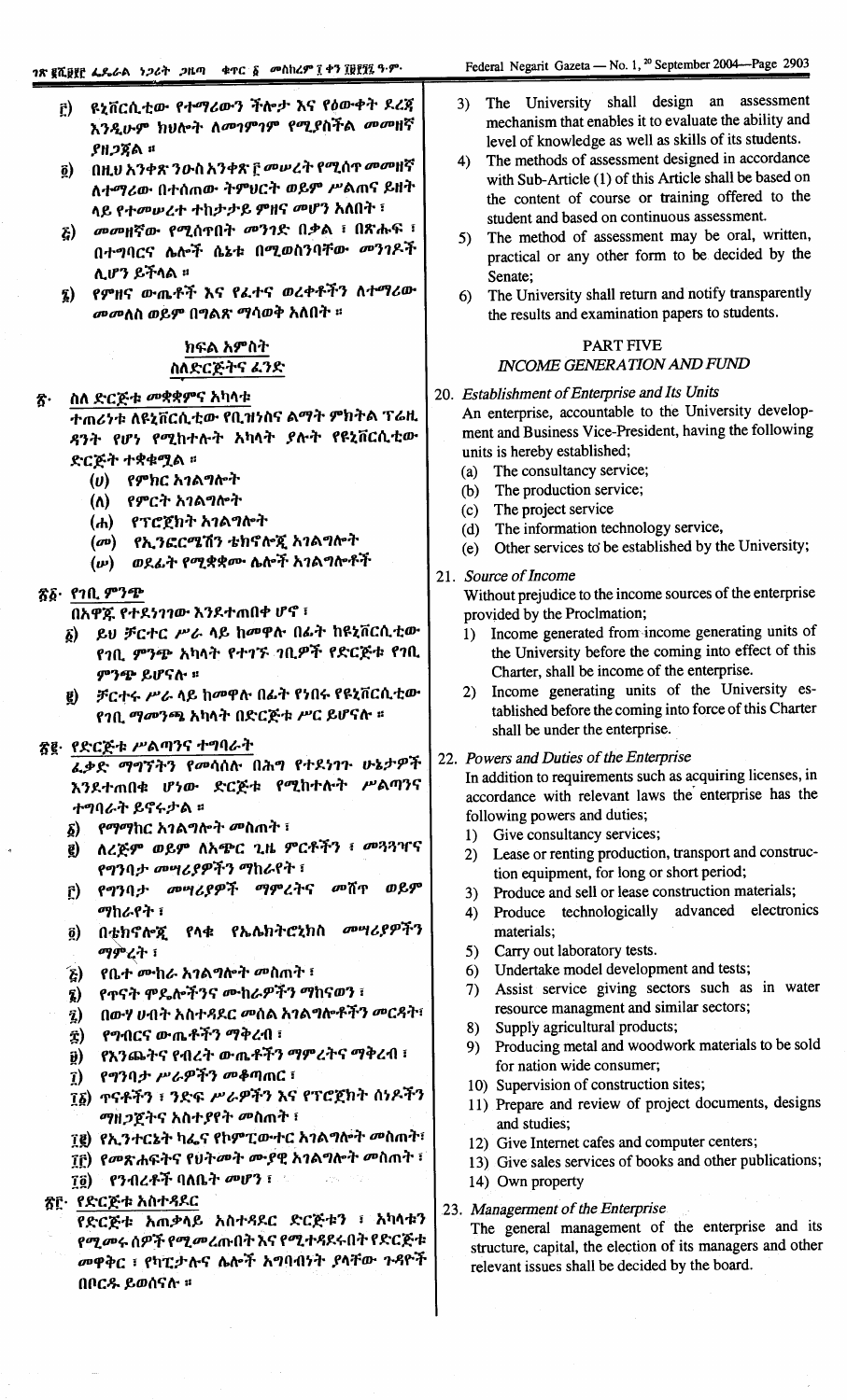$\frac{1}{2}$ 

|     | ፳፬· የድርጅቱ የፋይናንስ መግለጫና የሥራ እንቅስቃሴን ስለማ<br>ቅረብ<br>የድርጅቱ የፋይናንስ መግለጫና የሥራ እንቅስቃሴ የድርጅቱ<br>የበጀት ዓመት ካለቀበት ጊዜ ጀምሮ ባሉት የ፫ ወራት ጊዜ<br>ውስዋ በሚመለከተው የድርጅቱ አካል ለቦርዱ መቅረብ<br>አለበት ፡፡<br>፳ <u>ሯ</u> · ስለ ፈንድ <i>መ</i> ቋቋም<br>ዓላማና የገቢ ምንጮ በአዋጁ የተገለጸው የዩኒቨርሲቲው<br>ፌንድ በዚህ ዶንብ ተቋቁሟል ።                          | 24. Submission of Enterprise and Activity Report of the<br>Enterprise<br>The Enterprise, shall, within three months after the end of<br>its fiscal year, submit to the Board the financial and<br>activity report of the enterprise.<br>25. Establishment of the Fund<br>Upon the request of the University and with the approval<br>of the Board or the Ministry, a Fund shall be established<br>having aim and source of income as provided by the<br>Proclamation. |
|-----|----------------------------------------------------------------------------------------------------------------------------------------------------------------------------------------------------------------------------------------------------------------------------------------------------|-----------------------------------------------------------------------------------------------------------------------------------------------------------------------------------------------------------------------------------------------------------------------------------------------------------------------------------------------------------------------------------------------------------------------------------------------------------------------|
|     | <u>ጽൂ</u> ․ የፈንዱ አካላት<br>$4.3$ $%$ i<br>$\delta$ )<br>የፌንዱ አስተዳደር ቦርድና (ከዚህ በኋላ ቦርድ<br>(v)<br>ተብሎ የሚጠራ)<br>ሴክሬታሪያት<br>$(\Lambda)$<br>ይኖረዋል ፡፡                                                                                                                                                      | 26. Organs of the Fund<br>The Fund shall have:<br>(a) Fund Administration Board (herein referred to as<br>the "Fund Board");<br>Secretariat;<br>(b)<br>27. Members of the Fund Board                                                                                                                                                                                                                                                                                  |
|     | በርዱ ተጠሪነቱ ለዩኒቨርሲቲው ፕሬዚዳንት ይሆናል ፡፡<br>$\mathbf{g}$<br>፳፯· የፌንዱ ቦርድ አባላት<br>ቦርዱ በዩኒቨርሲቲው ፕሬዚዳንት የሚሰየሙ አባላት<br>$\delta$<br>ይኖሩታል ።<br>የቦር <i>ዱ የሥራ ዘመን ሁ</i> ለት ዓመት ይሆናል ፡፡<br>$\tilde{\mathbf{g}}$                                                                                                   | The Fund Board shall have members assigned by the<br>1)<br>President of the University;<br>The term of the Board shall be two years.<br>2)<br>In case of reduction of the numbers of members due<br>3)<br>to any reason, a new member shall be appointed.                                                                                                                                                                                                             |
|     | የቦርዱ አባላት በማናቸው ሁኔታ ሥራቸውን መሥራት<br>$\mathbf{r}$<br>ካልቻሉ በምትካቸው አዲስ አባል ይሰየማል ፡፡<br>፳፰· የፌንዱ ቦርድ ሥልጣንና ተግባር<br>ቦርዱ የሚከተሉት ሥልጣንና ተግባር ይኖሩታል ፣<br>የፈንዱ ዓላማዎችን ሥራ ላይ መዋሉን ይቆጣጠራል<br>$\delta$                                                                                                            | 28. Duties and Responsibilities of the Fund Board<br>The board shall have the following duties and respon-<br>sibilities:<br>Follow up the implementation of the aims of the fund<br>1)<br>and issue the necessary directives for the execution<br>of the same;                                                                                                                                                                                                       |
|     | ለአፈጸጸማቸው አስፈላጊውን <i>መመሪያ ያ</i> ወጣል ፣<br>ከልዩ ልዩ የፈንዱ ምንጮች የተገኙ ገቢዎች በተገቢ<br>g)<br>ሁኔታ ሥራ ላይ መዋላቸውን በተመለከተ በሴክሬታ<br>ሪያቱ የሚቀርብለትን ሪፖርት መርምሮ ያጸድቃል ፣<br><i>የፈንዱ ገቢዎች</i> በየጊዜው መሰብሰባቸውን <i>ያረጋ</i><br>Č)<br>ግጣል።<br>ለፈንዱ ዓላማ መሳካት የሚያስፈልጉ ሴሎች ተግባራትን                                                   | 2). Examine reports submitted by the secretariat on the<br>application of different sources of income for their<br>intended purposes and approve it;<br>3) Ensure that the income of the Fund are duly<br>collected;<br>4) Carry out other activities necessary for the<br>achievement of the aims of the Fund                                                                                                                                                        |
|     | $\vec{0}$<br>ያከናውናል ፡፡<br>፳፱· የፌንዱ ቦርድ ስብሰባዎች<br>የቦርዱ ስብሰባዎች የሚካሄዱበት ሁኔታና የድምጽ አሰጣጡ                                                                                                                                                                                                                | 29. Meetings of the Fund Board<br>The time for convening of the meetings of the Board and<br>the procedure voting in the meetings shall be determined<br>by rules and procedures issued by the Fund Board.                                                                                                                                                                                                                                                            |
| ற்∙ | ሥነ-ሥርዓት ቦርዱ በሚያወጣው የውስዋ ደንብ ይወሰናል ፡፡<br>የአስፈጻሚ ሴክሬታሪያቱ ሥልጣንና ተግባር<br>አስፈጻሚ ሴክሬታሪያቱ የሚከተሉት ሥልጣንና ተግባር<br>ይኖሩታል።<br>ዓመታዊ በጀት ፣ የሥራ እንቅስቃሴና የሂሣብ መግለጫ<br>$\delta$<br>ሪፖርቶችን ለፈንዱ ቦርዱ አቅርቦ ያጸድቃል ፣<br>በፈንዱ ድጋፍ የሚካሄዱ ፕሮጀክቶችን ይመረምራል ፣<br>$\bar{g}$<br>በቦርዱ መመሪያ መሠረት የፕሮጀክቶቹን የሥራ<br>ማስኬጃ ገንዘብ ይፈቅዳል ፣ | 30. Powers and Duties of the Secretariat<br>The secretariat shall have the following powers and<br>duties:<br>prepare annual budgets activity and financial reports<br>1)<br>and submit those for the approval to the Fund Board;<br>examine porjects prepared and assisted by the Fund,<br>2)<br>and allow the Fund for the implementation of the<br>same in accordance with the directives issued by the<br>Board;                                                  |
|     | ለፈንዱ ተጨማሪ የገቢ ምንጭ ሲሆኑ የሚችሉ ሁኔታ<br>$\vec{r}$<br>ዎችን ያጠናል ፣<br>የቦርዱን የሥራ መዛግብት ፣ ዘገባዎችና የስብሰባ ቃለ<br>$\ddot{\mathbf{0}}$<br>ጉባዔዎችን ይይዛል ፣ የቦርዱ ውሣኔዎችን በትክክል<br>መፈጸማቸውን ያረጋግጣል ፣                                                                                                                       | study additional ways and sources of the finance to<br>3)<br>be used for the Fund<br>keep minutes, reports and working papers of the<br>4)<br>Fund board; follow up the appropriate implemen-<br>tation of directives issued by the Fund Board;<br>5) execute other duties provided by the Board;                                                                                                                                                                     |
|     | በፈንድ ቦርዱ የሚሰጡ ሴሎች ሥራዎችን ያከናውናል ።<br>$\zeta$<br>፴፩· የፌንዱ ሴክሬታሪያት ዳይሬክተር ሥልጣንና ተግባር<br>የፈንዱ ሴክሬታሪያት ዳይሬክተር ፈንዱን በሚመለከት<br>ጉዳዮች ተጠሪነቱ ለቦርዱ ሆኖ በዚህ ደንብ አንቀጽ ፴<br>የተመለከቱትን የሴክሬታሪያቱን ሥልጣንና ተግባር ሥራላይ<br>ያውሳል ።                                                                                          | 31. Powers and Duties of Director of the Secretariat of the<br>Fund<br>The director of the secretariat of the fund shall be<br>accountable to the Fund Board on matters related to the<br>Fund and implement powers and duties of the secretariat<br>provided under Article 30 of this Charter.                                                                                                                                                                       |

 $\mathbb{I}$ 

 $\ddot{\phantom{0}}$ 

 $\hat{\boldsymbol{\beta}}$